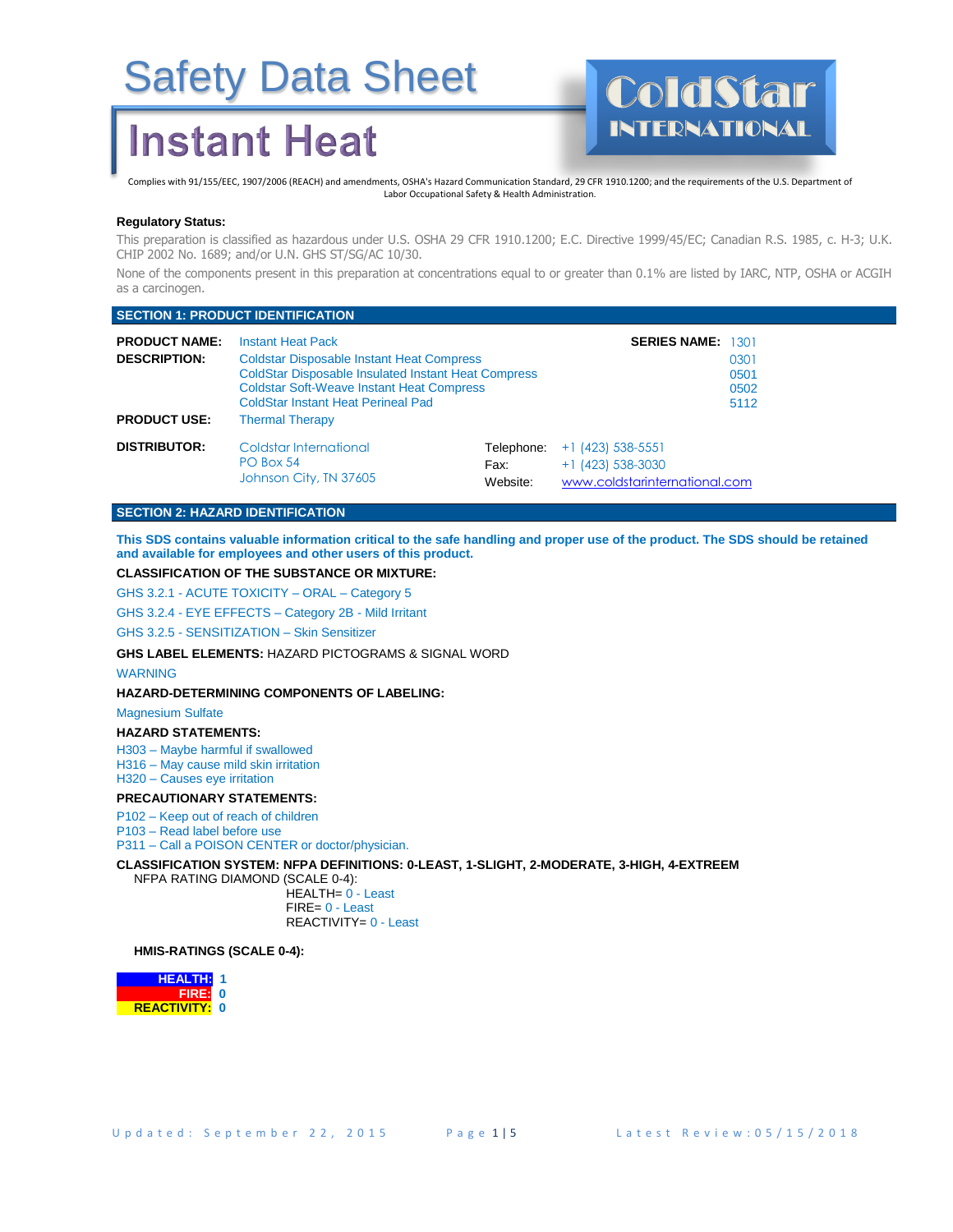## **Instant Heat**



| <b>SECTION 3: COMPOSITION INFORMATION</b>                           |                                                                    |                                                          |  |
|---------------------------------------------------------------------|--------------------------------------------------------------------|----------------------------------------------------------|--|
|                                                                     | <b>COMPOSITION:</b> Mixture consisting of the following components |                                                          |  |
| <b>IUPAC</b>                                                        | <b>SYNONYMS</b>                                                    | MOLECULAR FORMULA   IDENTIFIERS                          |  |
| <b>ITEM</b>                                                         | C.A.S. No.                                                         | Percentage                                               |  |
| <b>Magnesium Sulfate</b><br>Water<br>Proprietary<br>Polymers (Film) | N/A<br>7732-18-5<br><b>None</b>                                    | $15\% - 30\%$<br>70% - 85%<br>1.00%<br>$2.00\% - 4.00\%$ |  |

#### **SECTION 4: FIRST AID MEASURES**

#### **DESCRIPTION OF FIRST AID MEASURES**

**GENERAL INFORMATION:** Primary routes of entry: Eye and skin contact; ingestion; inhalation & skin absorption. Medical condition Aggravated by Exposure: Eyes/skin hypersensitivity

**AFTER INHALATION:** First Aid is normally not required. Harmful effects are not expected under normal usage.

**AFTER SKIN CONTACT:** First Aid is normally not required. Harmful effects are not expected under normal usage.

Recommended first aid for exposure to chemical from activated, damaged hot pack:

Flush with cool running water. If thermal burns are present: Cool the burn right away by

flushing gently flowing, cool water on area. Continue cooling until pain is lessened and burn

is cooled. Loosen anything that is tight as long as it is not stuck to the burn. Get medical attention.

**AFTER EYE CONTACT:** First Aid is normally not required. Harmful effects are not expected under normal usage.

Recommended first aid for exposure to chemical from activated, damaged hot pack: Flush with cool running water. If eye irritation persists, get medical advice/attention.

**AFTER SWALLOWING:** First Aid is normally not required. Harmful effects are not expected under normal usage.

Recommended first aid for exposure to chemical from damaged hot pack: Do NOT induce vomiting. Have victim drink one to two glasses of water. Get medical attention.

**MOST IMPORTANT SYMPTOMS AND EFFECTS, BOTH ACUTE AND DELAYED:**

#### **SECTION 5: FIRE & EXPLOSION HAZARD DATA**

**GENERAL INFORMATION:** As in any fire, wear a self-contained breathing apparatus in pressure-demand, MSHA/NIOSH (approved or equivalent), and full protective gear.

| <b>FLASH POINT: N/D</b>                     |     |
|---------------------------------------------|-----|
| <b>AUTOIGNITION TEMPERATURE:</b><br>N/D     |     |
| <b>EXTINGUISHING MEDIA:</b><br><b>WATER</b> |     |
| <b>SPECIAL FIRE FIGHTING PROCEDURES:</b>    | N/D |
| UNUSUAL FIRE AND EXPLOSION HAZARDS:         | N/D |
| <b>HAZARDOUS DECOMPOSITION PRODUCTS:</b>    | N/D |

#### **SECTION 6: ACCIDENTAL RELEASE MEASURES**

#### **PERSONAL PRECAUTIONS, PROTECTIVE EQUIPMENT AND EMERGENCY PROCEDURES**

Wear suitable protective equipment.

Pick up loose items, and place in container for disposal.

#### **SPILL AND LEAK PROCEDURES:**

Recommended clean-up procedures when compress is damaged: Ventilate area of release.

Remove all sources of ignition. Cover any spilled material with non-combustible absorbent material, such as vermiculite or sand, then place absorbent material into a container for later disposal. Notify the appropriate authorities as required.

If a spill/release in excess of the EPA reportable quantity is made into the environment, immediately notify the national response center in the United States (phone: 1-800-424-8002).

#### **ENVIRONMENTAL PRECAUTIONS:**

Ensure spilled product does not enter drains, sewers, waterways, or confined spaces.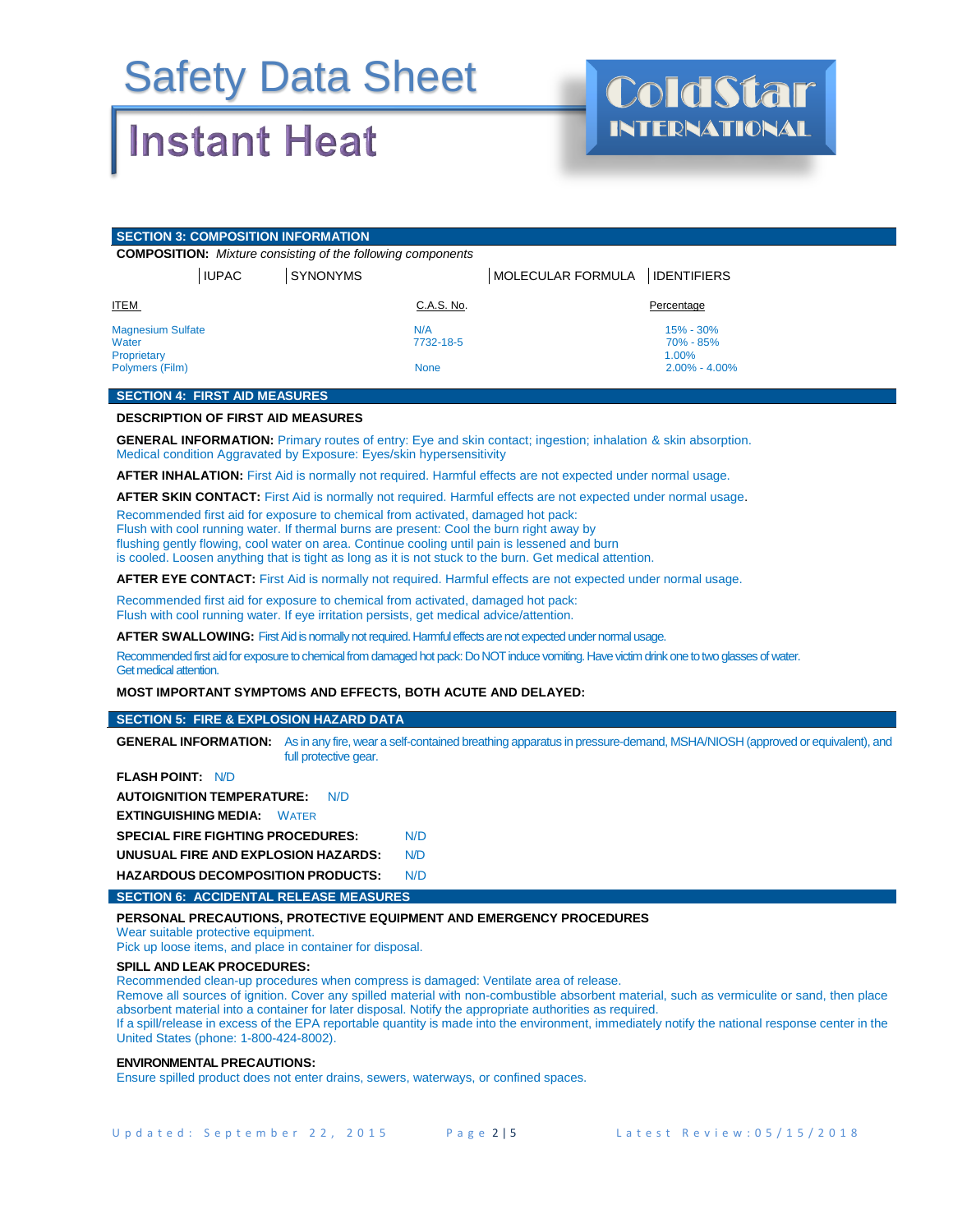## **Instant Heat**



#### **PRECAUTIONS FOR SAFE HANDLING & STORAGE:**

Use in a well-ventilated area. Protect from damage. If misused, can cause burns even at a low temperature. Never apply the hot packs directly to skin, without a protective barrier. If heat pack becomes uncomfortably hot, remove immediately.

Store in a cool, dry, well-ventilated area. Store away from incompatibles and out of direct sunlight. Inspect periodically for damage or leaks. Do Not store below freezing temp or in high heat.

#### **OTHER PRECAUTIONS:**

Recommended handling procedures when compress is damaged:

Wear appropriate protective equipment. Avoid breathing vapors, fumes or dust.

Avoid contact with skin, eyes and clothing. Avoid and control operations which create high vapor or dust concentrations. Do not ingest. Wash thoroughly after handling.

Always keep in containers made of the same materials as the supply container.

#### **SECTION 8: EXPOSURE CONTROLS/PERSONAL PROTECTION**

**RESPIRATORY PROTECTION:** N/A

**EYE PROTECTION:** Eye contact is not expected to occur during normal use of the product.

**SKIN PROTECTION:** No adverse health effects are expected from skin contact. Protective gloves may be worn only in case of moist and sensitive hands.



INTERNATIONAL

### **ENGINEERING CONTROLS:** N/A **OTHER PROTECTIVE CLOTHING OR EQUIPMENT:** N/A

#### **SECTION 9: PHYSICAL/CHEMICAL CHARACTERISTICS**

| pH:                                   | N/A     |
|---------------------------------------|---------|
| <b>Boiling Point:</b>                 | >10     |
| <b>Freezing Point:</b>                | N/A     |
| Specific Gravity ( $H_2$ 0 = 1):      | N/D     |
| Vapor Pressure (mm Hq):               | 760     |
| Vapor Density (AIR = 1):              | N/D     |
| Evaporation Rate (Butyl Acetate = 1): | Ver     |
| <b>Solubility in Water:</b>           | $S = 1$ |
| <b>Appearance and Odor:</b>           | Soli    |

**Boiling Point:** >100°C **760MM HG @ 1000°C >1**<br>N/D **Very Soluble S=1.7: LIQ=1.1 Appearance and Odor:** Solid=White; Liquid=Hazy

#### **SECTION 10: STABILITY AND REACTIVITY**

**STABILITY:** Stable under proper storage conditions

**CONDITIONS TO AVOID:** None

**INCOMPATIBILITY (MATERIAL TO AVOID):** Strong oxidizing agents. Strong acids.

 **HAZARDOUS DECOMPOSITION OR BY-PRODUCTS:** Sulfur oxides

**HAZARDOUS POLYMERIZATION:** Not expected under prescribed storage and handling conditions. Decomposition may occur at extremely high temperatures.

### **SECTION 11: TOXICOLOGICAL INFORMATION**

#### **PRECAUTIONARY STATEMENTS:**

#### **POTENTIAL HEALTH EFFECTS:**

| <b>INHALATION</b> | Harmful effects are not expected under normal usage.                                                                                                                                                                                       |
|-------------------|--------------------------------------------------------------------------------------------------------------------------------------------------------------------------------------------------------------------------------------------|
| EYE               | Chemical from damaged, un-activated hot pack may have the following hazards: Inhalation of dust may<br>cause shortness of breath, tightness of the chest, a sore throat and cough.<br>Harmful effects are not expected under normal usage. |
|                   | Chemical from damaged, un-activated hot pack may have the following hazards:<br>May cause mechanical irritation. Symptoms may include stinging and tearing.                                                                                |
| <b>SKIN</b>       | Chemical from damaged, activated hot pack may have the following hazards:<br>If misused, can cause burns even at a low temperature.<br>Harmful effects are not expected under normal usage.                                                |
|                   | Chemical from damaged, activated hot pack may have the following hazards:<br>If misused, can cause burns even at a low temperature.                                                                                                        |
| <b>INGESTION</b>  | Harmful effects are not expected under normal usage.                                                                                                                                                                                       |
|                   | Chemical from damaged, un-activated hot pack may have the following hazards:                                                                                                                                                               |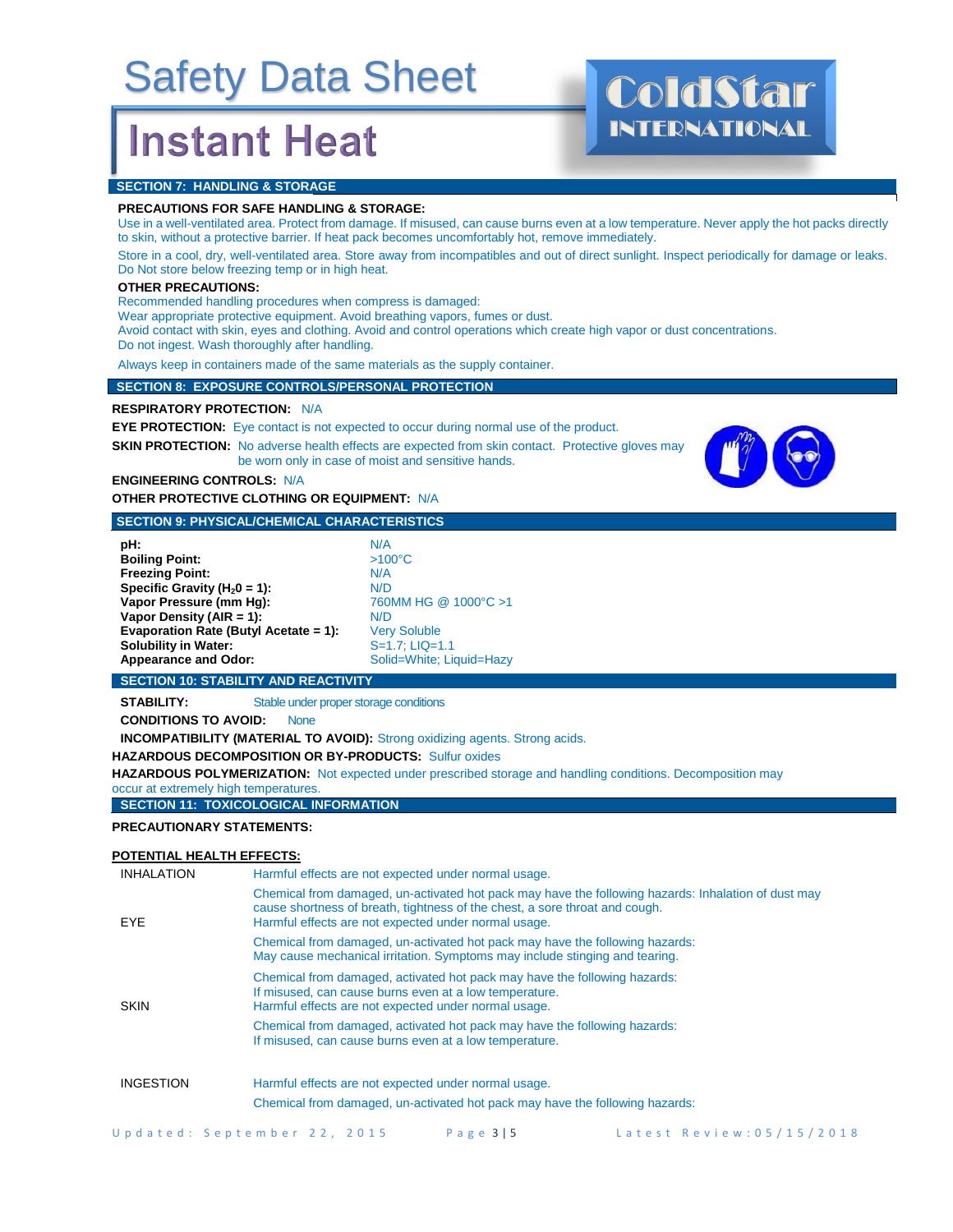### **Instant Heat**



May be harmful if swallowed. Symptoms include nausea, vomiting and diarrhea. Ingestion of large quantities may cause an osmotic catharsis resulting in diarrhea and probable abdominal cramps, as well as hypocalcemia (Calcium deficiency in the blood).

TARGET ORGANS None known

| <b>PRIMARY ROUTES OF EXPOSURE</b>               | <b>Inhalation: NO</b><br><b>Skin Absorption: NO</b><br>Skin & Eyes: YES<br>Ingestion: NO  |
|-------------------------------------------------|-------------------------------------------------------------------------------------------|
| POTENTIAL EFFECTS OF CHRONIC<br><b>EXPOSURE</b> | N/D                                                                                       |
| <b>CARCINOGENICITY</b>                          | Not known to be carcinogenic.                                                             |
| <b>IRRITATION/SENSITIZATION</b>                 | Not expected to be a skin or respiratory sensitizer.                                      |
| <b>TERATOGENICITY</b>                           | Not expected to be a teratogen.                                                           |
| <b>MUTAGENICITY</b>                             | Not expected to be mutagenic in humans.                                                   |
| <b>REPRODUCTIVE TOXICITY</b>                    | Not expected to have other reproductive effects.                                          |
| <b>SECTION 12: ECOLOGICAL INFORMATION</b>       |                                                                                           |
| <b>ECOTOXICITY:</b>                             | No data is available on the product itself.                                               |
| <b>BIODEGRADABILITY:</b>                        | <b>Biodegradable</b>                                                                      |
| <b>BIOACCUMULATION:</b>                         | No data is available on the product itself.                                               |
| <b>MOBILITY:</b><br>OTHER ADVERSE FFFFCTS.      | No data is available on the product itself.<br>No data is available on the product itself |

#### **SECTION 13: DISPOSAL CONSIDERATIONS**

**WASTE DISPOSAL METHOD:** Material suitable for approved solid waste landfill.

This material is not a hazardous waste according to Federal Regulations (40 CFR 261). This material could become a hazardous waste if it is mixed with or comes into contact with a hazardous waste, if chemical additions are made to this material, or if the material is processed or otherwise altered. Dispose of contents to an approved waste disposal site

#### **SECTION 14: TRANSPORT INFORMATION**

**RESOURCE CONSERVATION & RECOVERY ACT (RCRA) WASTE NUMBER:** 

#### **Basic Shipping Description:**

| <b>Not regulated</b>                         |
|----------------------------------------------|
| <b>Compounds and Refrigerants in Cartons</b> |
| Not classified                               |
| <b>None</b>                                  |
| <b>None</b>                                  |
| N/A                                          |
| <b>None</b>                                  |
|                                              |

U.S. Department of Transportation (DOT) Consumer Commodity, ORM-D

#### **SECTION 15: REGULATORY INFORMATION**

**US FEDERAL REGULATIONS:** This material is not classified as hazardous under OSHA regulations (29 CFR Part 1910.1200). This product is considered an 'article' under 29 CFR Part 1910.1200. This product may be considered a 'manufactured article' or 'medical device'.

TSCA (TOXIC SUBSTANCE CONTROL ACT): None Known

CERCLA/SARA - HAZARDOUS SUBSTANCES AND THEIR REPORTABLE QUANTITIES: N/D

302 EXTREMELY HAZARDOUS SUBSTANCES EPCRA RQS:

No Extremely Hazardous Substances are present in this material.

302EXTREMELY HAZARDOUS SUBSTANCES TPQS: No Extremely Hazardous Substances are present in this material. CERCLA/SARA - 313 - EMISSION REPORTING: This material is not subject to SARA notification requirements, since it does not contain any Toxic Chemical constituents above the minimum concentrations.

#### **US STATE REGULATIONS:**

CALIFORNIA - 8 CCR SECTION 339 - DIRECTOR'S LIST OF HAZARDOUS SUBSTANCES: California Proposition 65: To the best of our knowledge, this product does not contain any chemicals known to the State of California